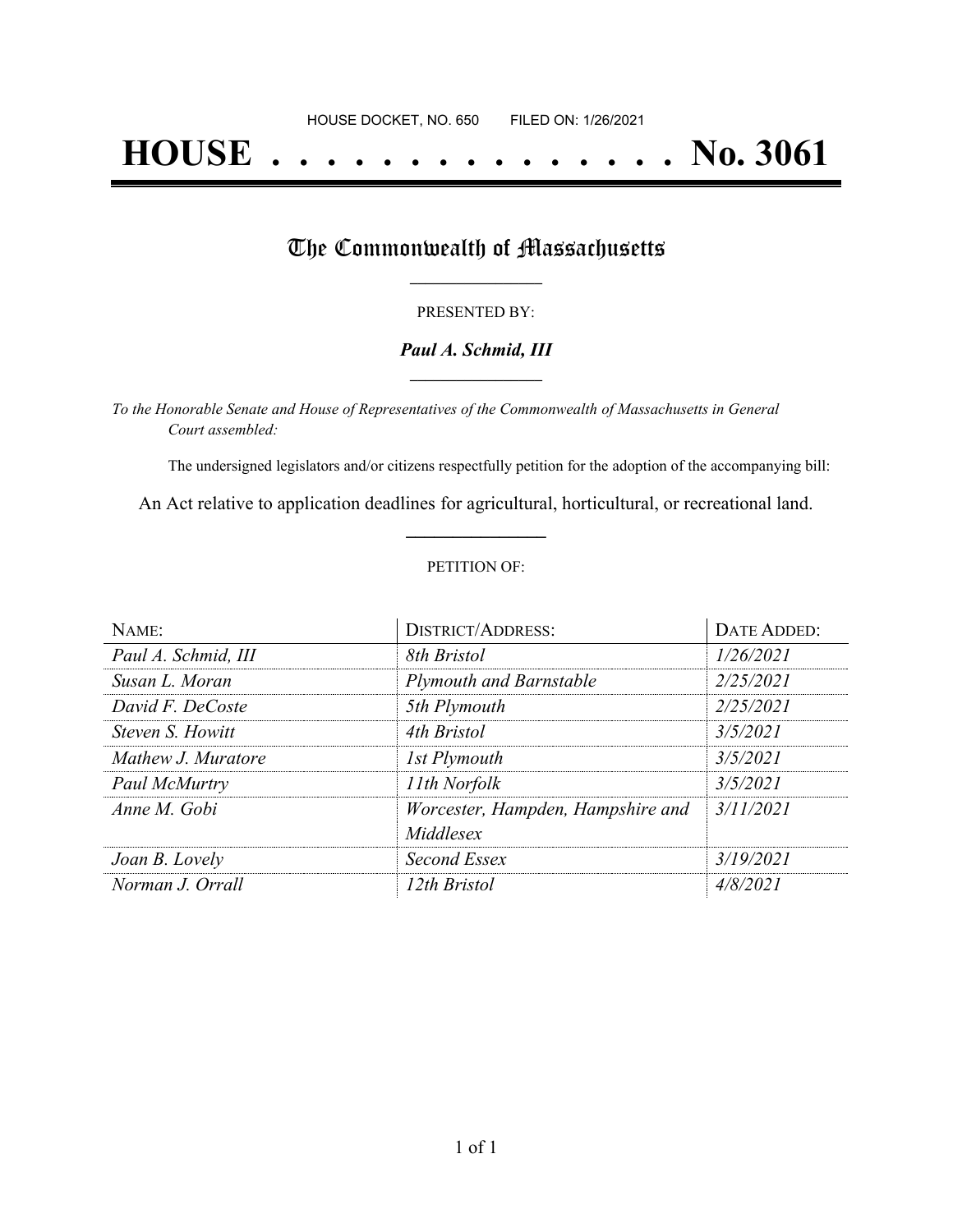## **HOUSE . . . . . . . . . . . . . . . No. 3061**

By Mr. Schmid of Westport, a petition (accompanied by bill, House, No. 3061) of Paul A. Schmid, III and others for legislation relative to application deadlines for agricultural, horticultural, or recreational land. Revenue.

### [SIMILAR MATTER FILED IN PREVIOUS SESSION SEE SENATE, NO. *1760* OF 2019-2020.]

## The Commonwealth of Massachusetts

**In the One Hundred and Ninety-Second General Court (2021-2022) \_\_\_\_\_\_\_\_\_\_\_\_\_\_\_**

**\_\_\_\_\_\_\_\_\_\_\_\_\_\_\_**

An Act relative to application deadlines for agricultural, horticultural, or recreational land.

Be it enacted by the Senate and House of Representatives in General Court assembled, and by the authority *of the same, as follows:*

1 SECTION 1. Section 2 of chapter 61 of the General Laws, as appearing in the 2016

2 Official Edition, is hereby amended by striking out the second paragraph and inserting in place

3 thereof the following paragraph:-

 When, in the judgment of the assessors, land which is classified as forest land or which is the subject of an application for such classification is not being managed under a program, is being used for purposes incompatible with forest production or does not otherwise qualify under this chapter, the assessors may, not later than February 1 in any year, file an appeal in writing mailed by certified mail to the state forester requesting a denial of application or, in the case of classified forest land, requesting removal of the land from such classification. The appeal shall state the reasons for the request. A copy of the appeal shall be mailed by the assessors by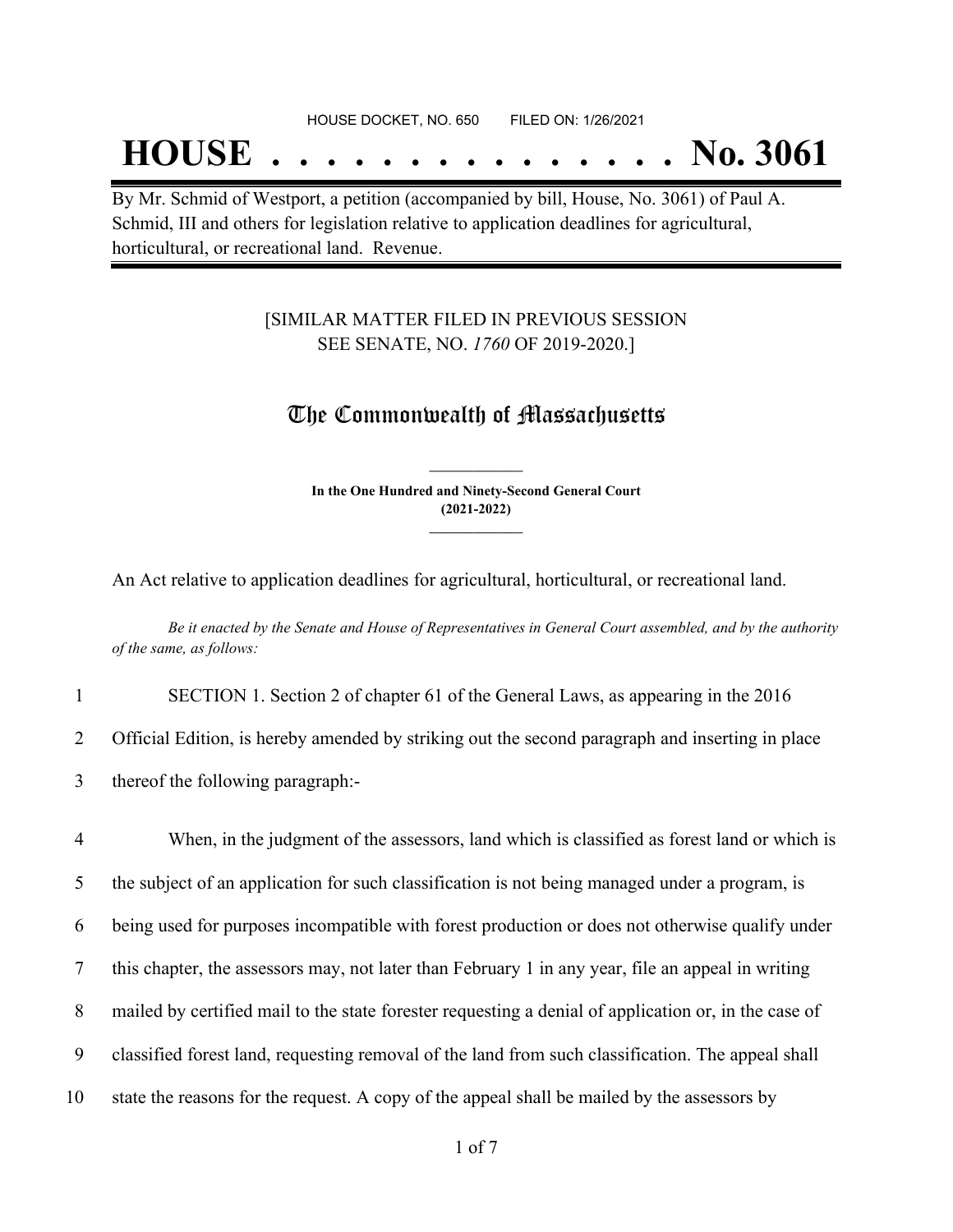certified mail to the owner of the land. The state forester may initiate, not later than December 1 of any year, a proceeding to remove land from classification, sending notice of the action by certified mail to the assessors and the owner of the land. The state forester may deny the owner's application, may withdraw all or part of the land from classification or may grant the application, imposing terms and conditions that the state forester deems reasonable to carry out this chapter, and shall notify the assessors and the owner of that decision not later than March 1 of the following year. If the owner or the assessors are aggrieved by a decision of the state forester they may, not later than June 15, give notice to the state forester of a claim of appeal. Not later than 30 days after receipt of a notice of appeal, the state forester shall convene a panel in the region in which the land is located. The panel shall consist of 3 members, 1 of whom shall be named by the state forester, 1 of whom shall be named by the assessors and 1 of whom shall be named by the state forester and the assessors. The panel shall give notice of the date, time and place of the hearing in writing to the parties not less than 7 days before the date of that hearing. The panel shall furnish the parties, in writing, with a notice of its decision not later than 10 days after the 25 adjournment of the hearing. Decisions of the panel shall be by majority vote of its members. If the owner or the assessors are aggrieved by a decision of the panel, they may, not more than 45 days after receipt of the decision, petition either the superior court in the county in which the land is located for a review of the decision, pursuant to chapter 30A, or the appellate tax board, pursuant to chapter 58A; provided further, that the land shall not be classified or withdrawn from classification until the final determination of such petition. The state forester may adopt such regulations as the state forester deems necessary to carry out this chapter.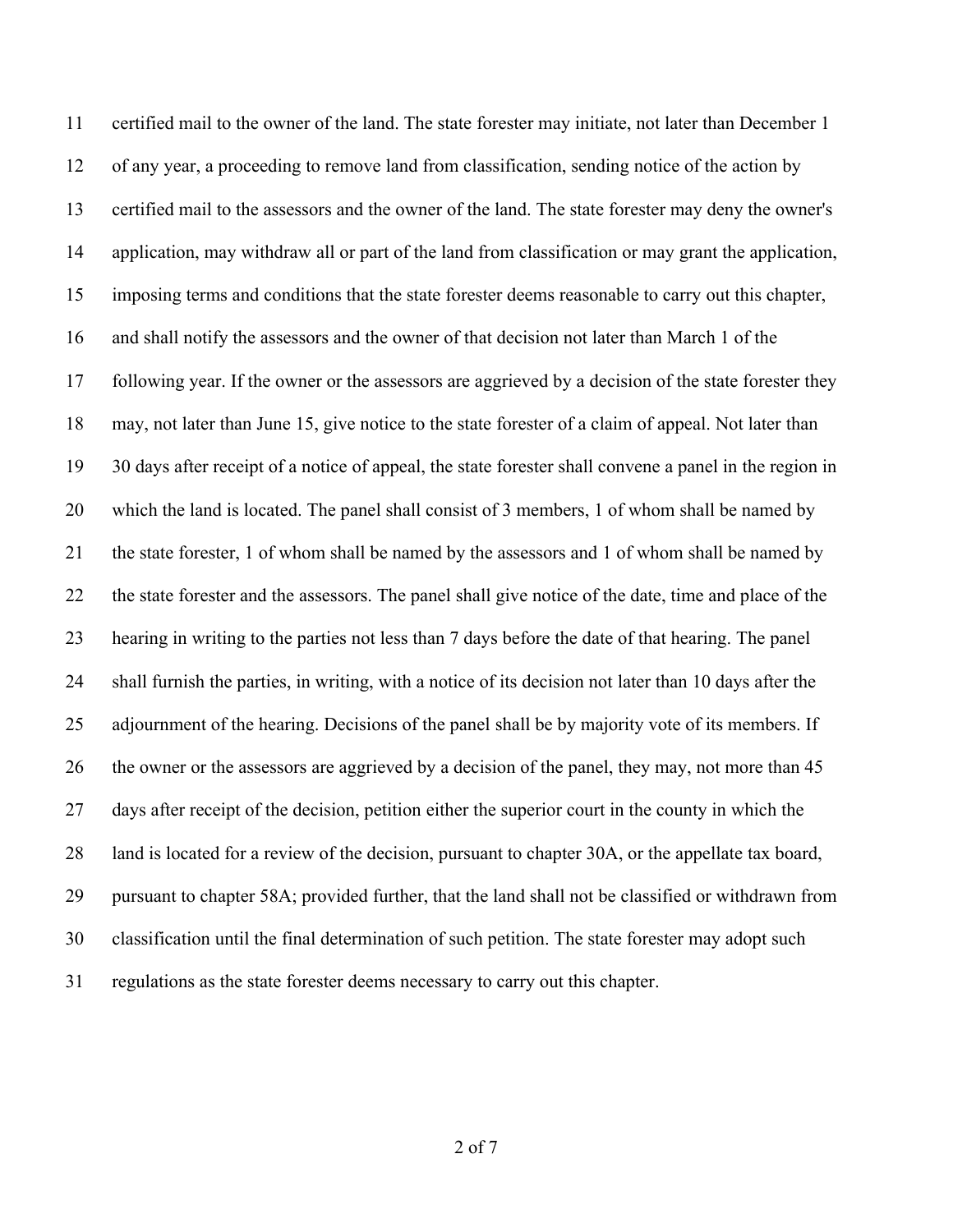| 32 | SECTION 2. Said section 2 of said chapter 61, as so appearing, is hereby further           |
|----|--------------------------------------------------------------------------------------------|
| 33 | amended by striking out, in line 40, the word "October" and inserting in place thereof the |
| 34 | following word: December.                                                                  |

 SECTION 3. Chapter 61A of the General Laws is hereby amended by striking out section 6, as so appearing, and inserting in place thereof the following section:-

 Section 6. The eligibility of land for valuation, assessment and taxation pursuant to section 4 shall be determined separately for each tax year. An application for eligibility shall be submitted to the board of assessors in the city or town in which the land is situated by not later than December 1 preceding each tax year for which the valuation, assessment and taxation are being sought. The application shall not be withdrawn after it is submitted. An application shall be made on a form prescribed by the commissioner of revenue and provided to applicants by the board of assessors. The form shall provide for the reporting of information pertinent to this chapter and to Article XCIX of the Articles of Amendment to the Constitution of the Commonwealth and for certification by the applicant that the applicant will immediately, but not later than December 1 of the following year, notify the board of assessors in writing of any subsequently developing circumstance within the applicant's control or knowledge which may cause a change in use of the land covered by the form. An application submitted pursuant to this section for leased land shall be accompanied by a written statement of the lessee's intent to use the land for the purposes in the application and shall be signed by the lessee. The landowner shall certify, in a manner prescribed by the commissioner, that under the penalties of perjury the information in the landowner's application is true. If the application is allowed pursuant to section 9, then the classification of the land as actively devoted to agricultural, horticultural or agricultural and horticultural use shall take effect on January 1 preceding the beginning of the tax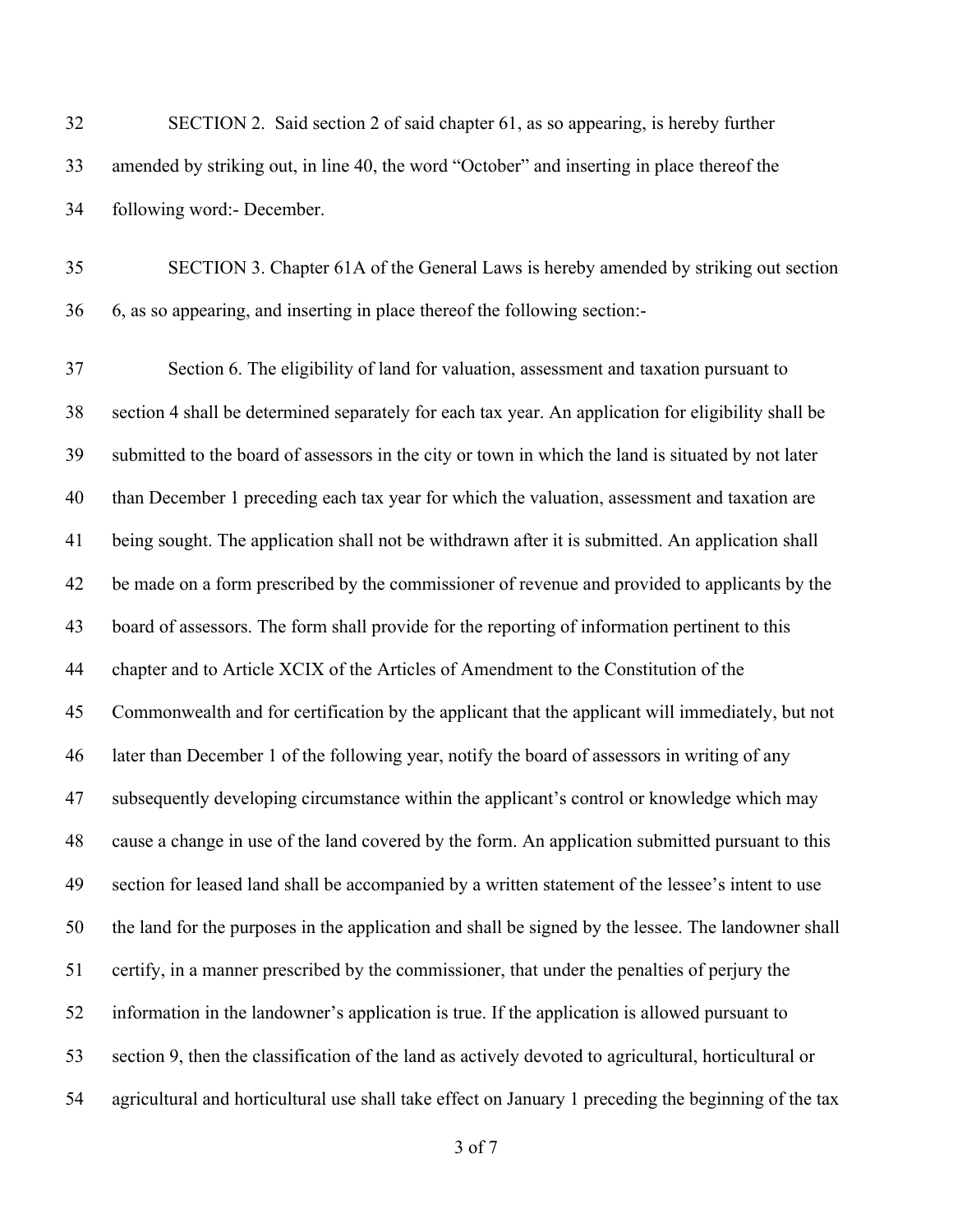year to which the application relates and taxation pursuant to this chapter shall commence with that tax year.

 SECTION 4. Section 7 of said chapter 61A, as so appearing, is hereby amended by striking out, in line 3, the words "October first and June thirtieth of the year" and inserting in place thereof the following words:- December 1 and June 30.

 SECTION 5. Said chapter 61A is hereby further amended by striking out section 8, as so appearing, and inserting in place thereof the following section:-

 Section 8. Notwithstanding any provision of this chapter to the contrary, in any tax year for which a city or town has undertaken and completed a program of revaluation of all property in that city or town and the commissioner of revenue has certified that revalued property is assessed by the board of assessors at full and fair cash valuation, applications by landowners for the valuation, assessment and taxation of their lands on the basis of being actively devoted to agricultural, horticultural or agricultural and horticultural use that are filed with the board of assessors by not later than the last day for filing an application for abatement of the tax assessed on the new valuation shall be deemed to have been timely made for the tax year of the revaluation program. If the application is approved and the lands qualify for valuation, assessment and taxation as lands actively devoted to agricultural, horticultural or agricultural and horticultural use in that tax year, then the portion of any tax assessed for that year which is in excess of the tax that would have been assessed on the lands, if the application had been timely made and approved, shall be abated.

 SECTION 6. Section 14 of said chapter 61A, as so appearing, is hereby amended by striking out the eighteenth paragraph and inserting in place thereof the following paragraph:-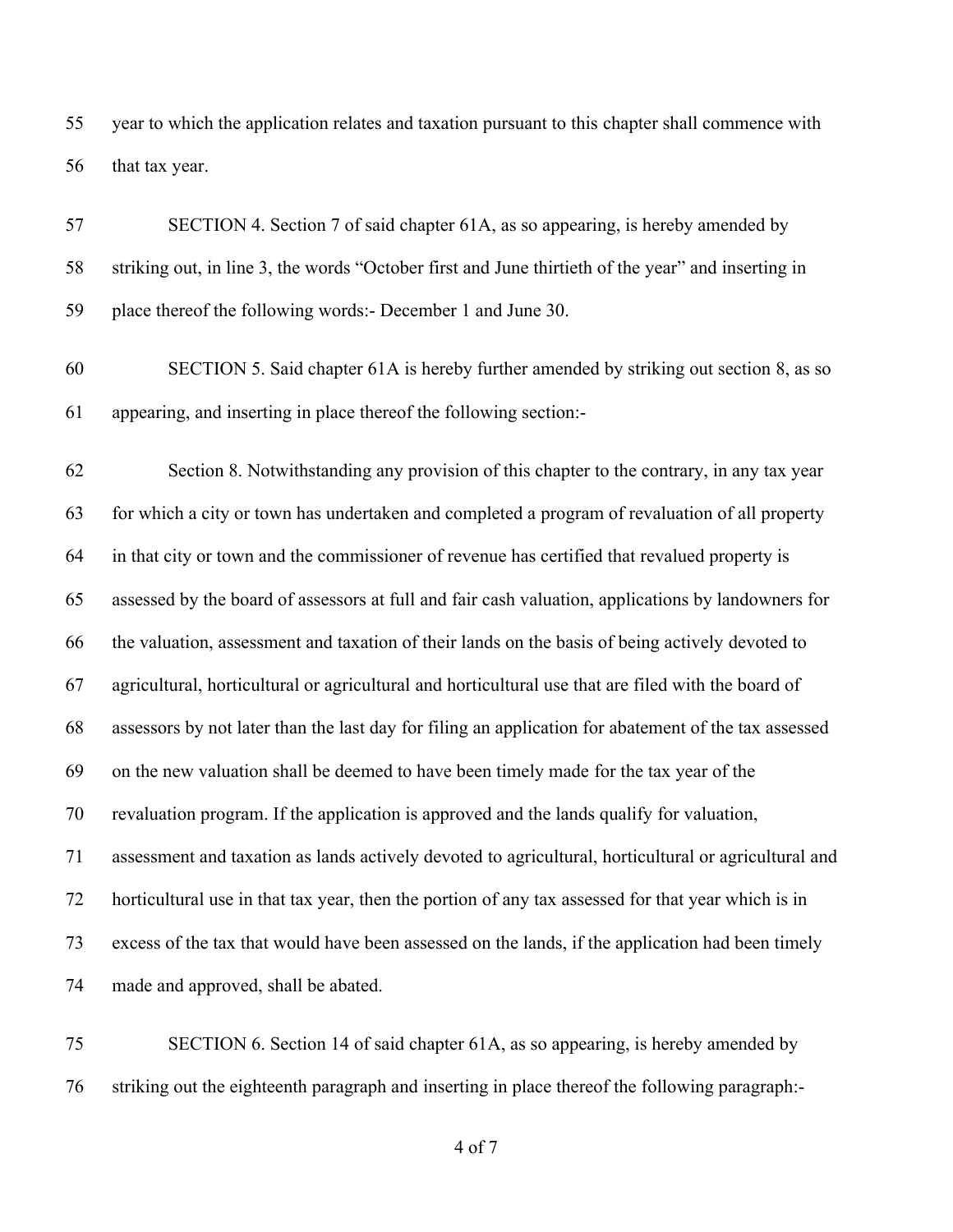The assignment shall be for the purpose of maintaining not less than 70 per cent of the land in use as forest land as defined in section 1 of chapter 61, as land in agricultural or horticultural use as defined in sections 1 and 2 or as recreational land as defined in section 1 of chapter 61B, and in no case shall the assignee develop a greater proportion of the land than was proposed by the developer whose offer gave rise to the assignment. All land other than land that is to be developed shall then be bound by a permanent deed restriction that meets the requirements of chapter 184.

 SECTION 7. Chapter 61B of the General Laws is hereby amended by striking out section 3, as so appearing, and inserting in place thereof the following section:-

 Section 3. The eligibility of land for valuation, assessment and taxation pursuant to this chapter shall be determined separately for each tax year. An application for eligibility shall be submitted to the board of assessors in the city or town in which the land is situated by not later than December 1 preceding each tax year for which the valuation, assessment and taxation is being sought. The application shall be made on a form prescribed by the commissioner of revenue and provided to applicants by the board of assessors. The form shall provide for the reporting of information pertinent to this chapter and for certification by the applicant that the applicant will immediately, but not later than the December 1 of the following year, notify the board of assessors in writing of any subsequent circumstance within the applicant's control or knowledge which may cause a change in use of the land covered by the form. An application submitted pursuant to this section for leased land shall be accompanied by a written statement of the lessee's intent to use the land for the purposes in the application and shall be signed by the lessee. The landowner shall certify, in a manner prescribed by the commissioner, that under the penalties of perjury the information in the landowner's application is true. If the application is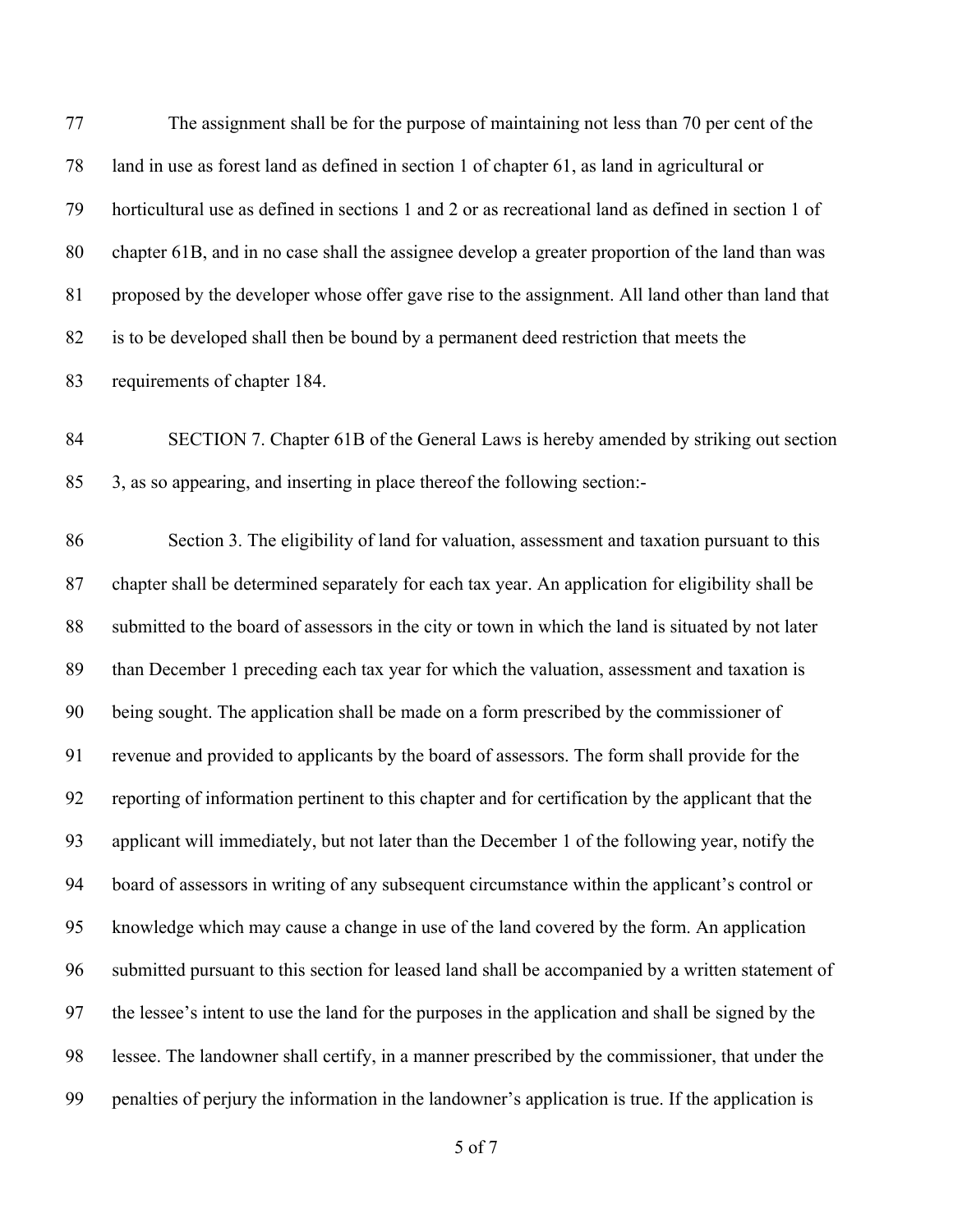| 100 | allowed pursuant to section 6, then the classification of the land as recreational land shall take  |
|-----|-----------------------------------------------------------------------------------------------------|
| 101 | effect on January 1 preceding the beginning of the tax year to which the application relates and    |
| 102 | taxation pursuant to this chapter shall commence with that tax year.                                |
| 103 | SECTION 9. Section 4 of said chapter 61B, as so appearing, is hereby amended by                     |
| 104 | striking out, in lines 2 and 3, the words "October first and June thirtieth" and inserting in place |
| 105 | thereof the following words: December 1 and June 30.                                                |
| 106 | SECTION 9. Said chapter 61B is hereby further amended by striking out section 5, as so              |
| 107 | appearing, and inserting in place thereof the following section:-                                   |
| 108 | Section 5. Notwithstanding any provision of this chapter to the contrary, in any tax year           |
| 109 | for which a city or town has undertaken and completed a program of revaluation of all property      |
| 110 | in that city or town and the commissioner of revenue has certified that revalued property is        |
| 111 | assessed by the board of assessors at full and fair cash valuation, applications by landowners for  |
| 112 | the valuation, assessment and taxation of their lands on the basis of being maintained in           |
| 113 | recreational use, if filed with the board of assessors by not later than the last day for filing an |
| 114 | application for abatement of the tax assessed on the new valuation, shall be deemed to have been    |
|     | 115 timely made for the tax year of the revaluation program. If the application is approved and the |
| 116 | lands qualify for valuation, assessment and taxation as lands actively devoted to agricultural,     |
| 117 | horticultural or agricultural and horticultural use in that tax year, then the portion of a tax     |
| 118 | assessed for that year which is in excess of the tax which would have been assessed on the lands,   |
| 119 | if the application had been timely made and approved, shall be abated.                              |